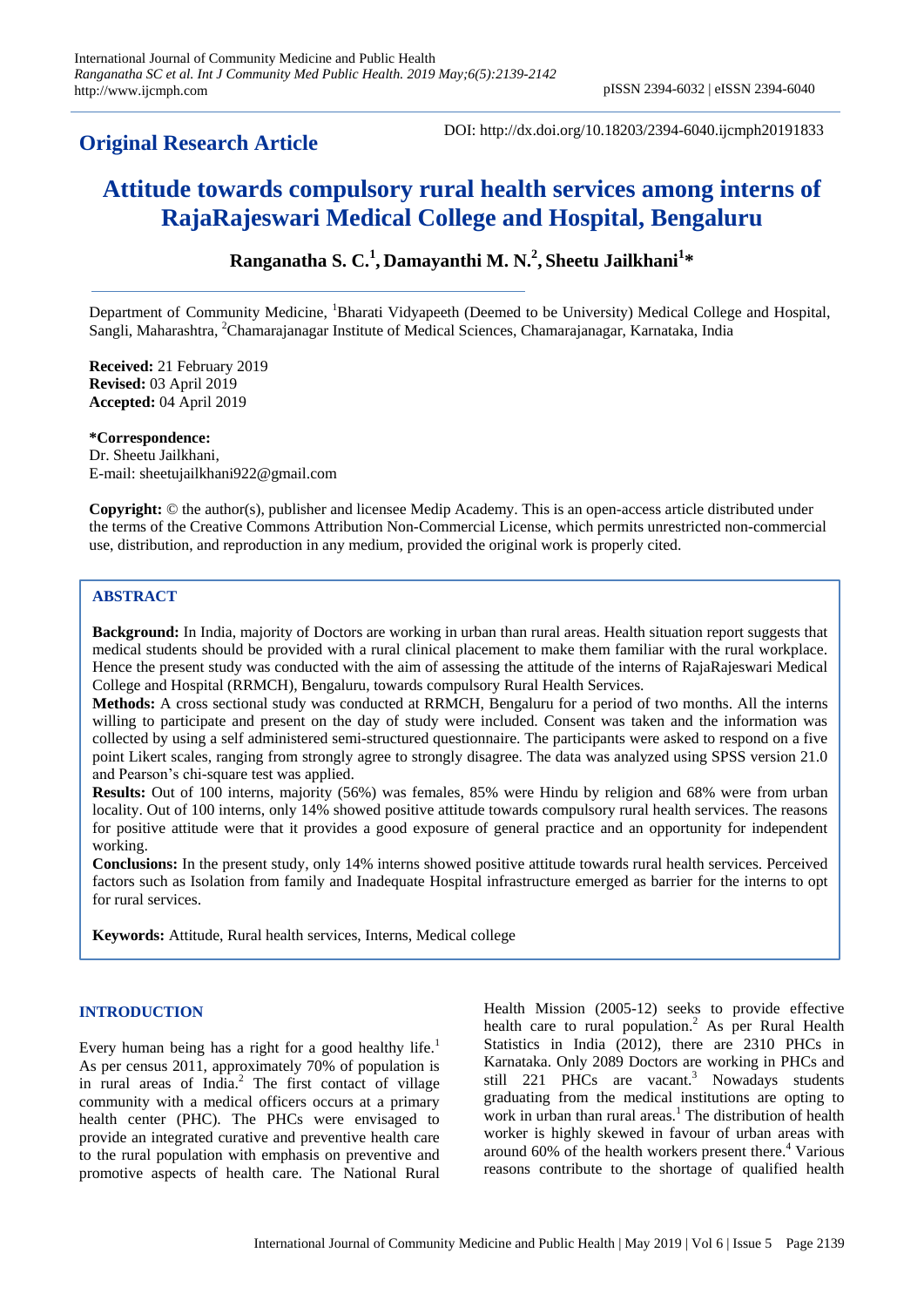professionals in rural areas which include poor living standards for the family, lack of financial progress, opportunities for skills upgradation, social and professional development.<sup>1</sup> As on March 2012, 20.4% of the sanctioned posts of doctors were vacant at PHCs of India.<sup>2</sup> Among many medical graduates, the desire for postgraduate specialization dissuades them from entering the job market and there by from the possibility of rural posting in the public sector. 4 In majority of countries including India, the health situation report suggests that medical students should be provided with a rural clinical placement to make them familiar with the rural workplace.<sup>1</sup> Hence the present study was conducted to assess the attitude towards compulsory rural health service among interns.

#### *Objective*

To assess the attitude towards compulsory rural health services among the interns of RajaRajeswari Medical College and Hospital (RRMCH), Bengaluru.

#### **METHODS**

*Study setting:* RajaRajeswari Medical College and Hospital, Bengaluru.

*Study population:* Interns of Medical College

*Study design:* Cross sectional study.

*Study duration:* Two months (November 2015 to December 2015)

*Study tools:* Pretested, semi-structured Questionnaire.

*Sample size:* A total of 100 interns working in RRMCH were included in the study.

#### *Inclusion criteria*

All the interns who were present during the study period and who have given consent to participate were included.

#### *Method of data collection*

The ethical clearance for the study was obtained from the Institutional Ethical Committee (IEC) of RajaRajeswari Medical College and Hospital. All the interns in the RRMCH were listed. Complete enumeration of all the interns was done. Written informed consent was obtained. Semi structured questionnaires was administered to the interns and the information was collected. The participants were asked to respond on a five point Likert scales, ranging from strongly agree to strongly disagree. Numerical scores were assigned to each level of agreement, such as strongly agree (1), agree (2), undecided (3), disagree (4), strongly disagree (5). The maximum score is 75, minimum score is 15 and average score is 45. Any score 45 and above indicates a positive attitude and any score below 45 indicates a negative attitude.

#### *Data analysis*

The data was collected and compiled in MS Excel sheet and analyzed by using SPSS version 21.0. Descriptive statistics was used, all qualitative variables are presented as frequency and percentages. Chi square test was applied to know the association between two variables.

#### **RESULTS**

With respect to the socio–demographic factors, majority (56%) were females, 85% were Hindu by religion, 90% were unmarried and 68% were from urban locality (Table 1).

#### **Table 1: Sociodemographic profile of interns (n=100).**

| Sociodemographic profile |           | Frequency $(\% )$ |
|--------------------------|-----------|-------------------|
| Gender                   | Male      | 44(44)            |
|                          | Female    | 56(56)            |
| <b>Religion</b>          | Hindu     | 85(85)            |
|                          | Muslim    | 10(10)            |
|                          | Christian | 05(05)            |
| <b>Marital status</b>    | Married   | 10(10)            |
|                          | Unmarried | 90(90)            |
| Locality                 | Rural     | 32(32)            |
|                          | Urban     | 68(68)            |



#### **Figure 1: Pie chart showing the attitude of study subjects towards rural health services (n=100).**

Out of 100 interns, 14 (14%) showed positive attitude towards compulsory rural health services (Figure 1).

Out of 14 interns with positive attitude towards rural health services, the most common reasons were, it provides a good exposure for general practice, provides an opportunity for independent working, willingness to work in rural areas if post graduation seat guaranteed and if monetary benefits are provided (Figure 2).

Out of 86 interns with negative attitude towards rural health services, the most common reasons were, isolation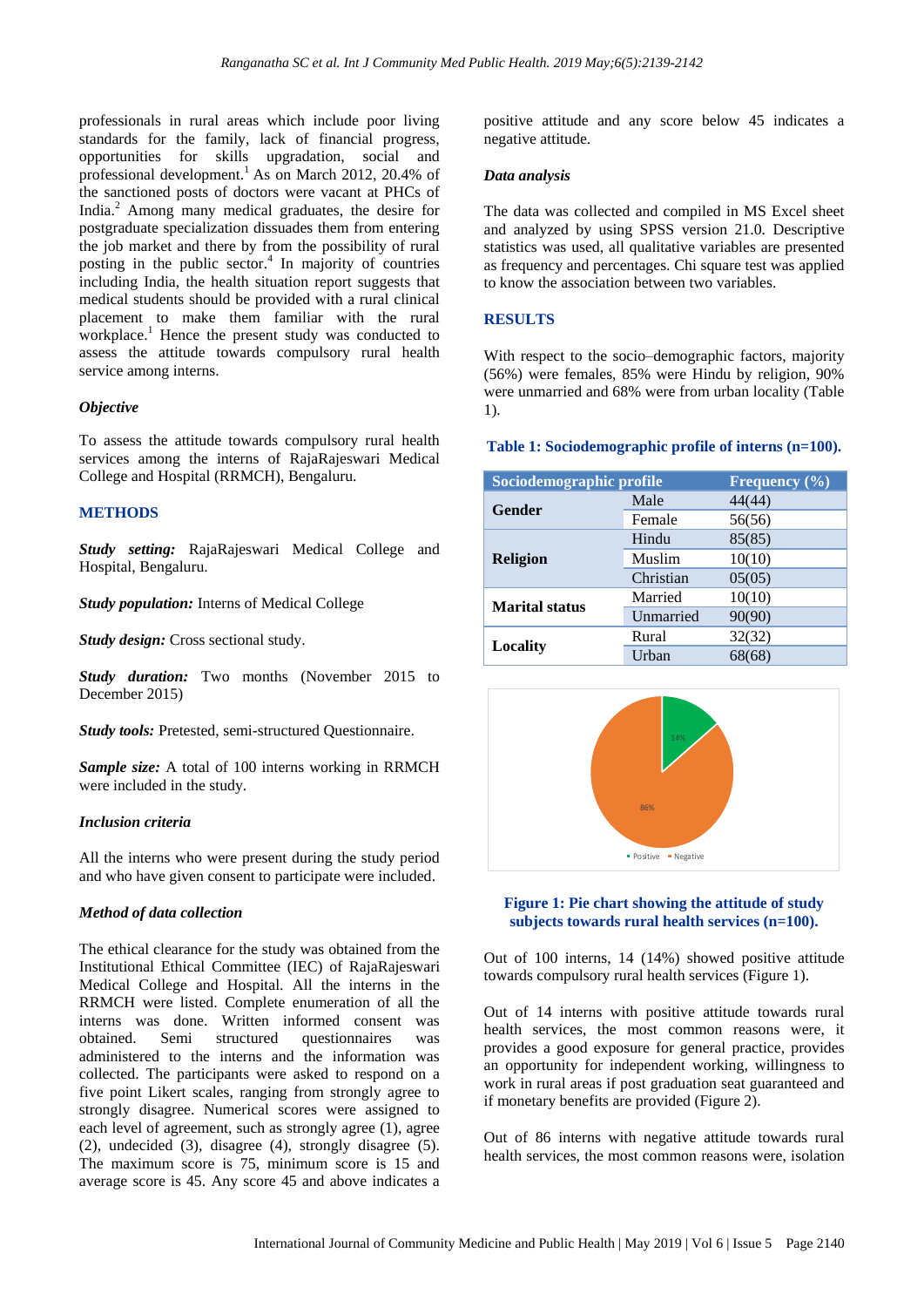from family and relatives, hospital infrastructure is inadequate and poor connectivity with cities (Figure 3).



**Figure 2: Bar diagram showing the reasons for positive attitude towards rural health services (n=14).\*** \*Multiple responses; 1. Provides a good exposure for general practice; 2. Provides an opportunity for independent working

3. Willing to work in rural areas if; post graduation seat guaranteed; 4. Willing to work in rural areas if monetary benefits are provided; 5. Must be compulsory after MBBS; 6. Working in rural area gives more job satisfaction; 7. People in rural area are more supportive; 8. Working in rural area helps in earning more money.



#### **Figure 3: Bar diagram showing the reasons for negative attitude towards rural health services (n=86).\***

\*Multiple responses; 1. Isolation from family and relatives; 2. Hospital infrastructure is inadequate; 3. Poor connectivity with cities; 4. Difficulty in pursuing post graduation after working in rural areas for a considerable time; 5. Provides lesser opportunities for interaction with colleagues of medical field; 6. Schooling for children is a problem; 7. Provides lesser opportunities to upgrade knowledge and skills.

There is no difference in attitude towards rural services among male and female, this association was found to be statistically not significant (p>0.05) (Table 2).

#### **Table 2: Table showing the association between gender and their attitudes towards rural services (n=100).**

| <b>Gender</b> | <b>Positive</b><br>attitude $(\% )$ | <b>Negative</b><br>attitude $(\% )$ | <b>Total</b><br>$($ %) |
|---------------|-------------------------------------|-------------------------------------|------------------------|
| <b>Male</b>   | 06(13.64)                           | 38 (86.36)                          | 44 (100)               |
| <b>Female</b> | 08 (14.29)                          | 48 (85.71)                          | 56 (100)               |
| <b>Total</b>  | 14                                  | 86                                  | 100                    |

Chi square=0.0086 df= 1 p=0.925988

#### **Table 3: Table showing the association between locality and their attitude towards rural services (n=100).**

| <b>Locality</b>                   | <b>Positive</b><br>attitude $(\% )$ | <b>Negative</b><br>attitude $(\% )$ | <b>Total</b><br>$($ %) |  |  |
|-----------------------------------|-------------------------------------|-------------------------------------|------------------------|--|--|
| <b>Rural</b>                      | 08 (24.24)                          | 25(75.75)                           | 33 (100)               |  |  |
| <b>Urban</b>                      | 06(08.95)                           | 61 (91.04)                          | 67 (100)               |  |  |
| <b>Total</b>                      | 14                                  | 86                                  | 100                    |  |  |
| Chi-sauare–4 2916 df–1 n–0 038301 |                                     |                                     |                        |  |  |

Chi-square=4.2916 df=1 p=0.038301

Positive attitude towards rural services among interns staying in rural locality was observed to be more than interns of urban locality, this association was found to be statistically significant (p<0.05) (Table 3).

#### **DISCUSSION**

In India, there is an unequal distribution of Doctor and Patient ratio. Majority of Doctors are working in urban than rural areas. Health situation report suggests that medical students should be provided with a rural clinical placement to make them familiar with the rural workplace. Hence an effort was done to assess the attitude towards compulsory rural health service among interns.

In the present study, only 14% of interns showed positive attitude towards compulsory rural health services whereas in a study done by Gaikwad et al it was 44%.<sup>4</sup>

In the present study, the most common reasons for positive attitude being that it provides a good exposure for general practice and an opportunity for independent working which were similar to the findings observed by Singh et al. $<sup>2</sup>$ </sup>

The most common reasons for negative attitude observed in the current study were, isolation from family and relatives, inadequate hospital infrastructure and poor connectivity with cities whereas in a study done by Dutt et al the reasons were lack of clinical guidance, poor basic needs, no career growth and heavy work load.

Present study observed that interns staying in rural locality had a more positive attitude towards rural services than those staying in urban locality and this association was found to be statistically significant